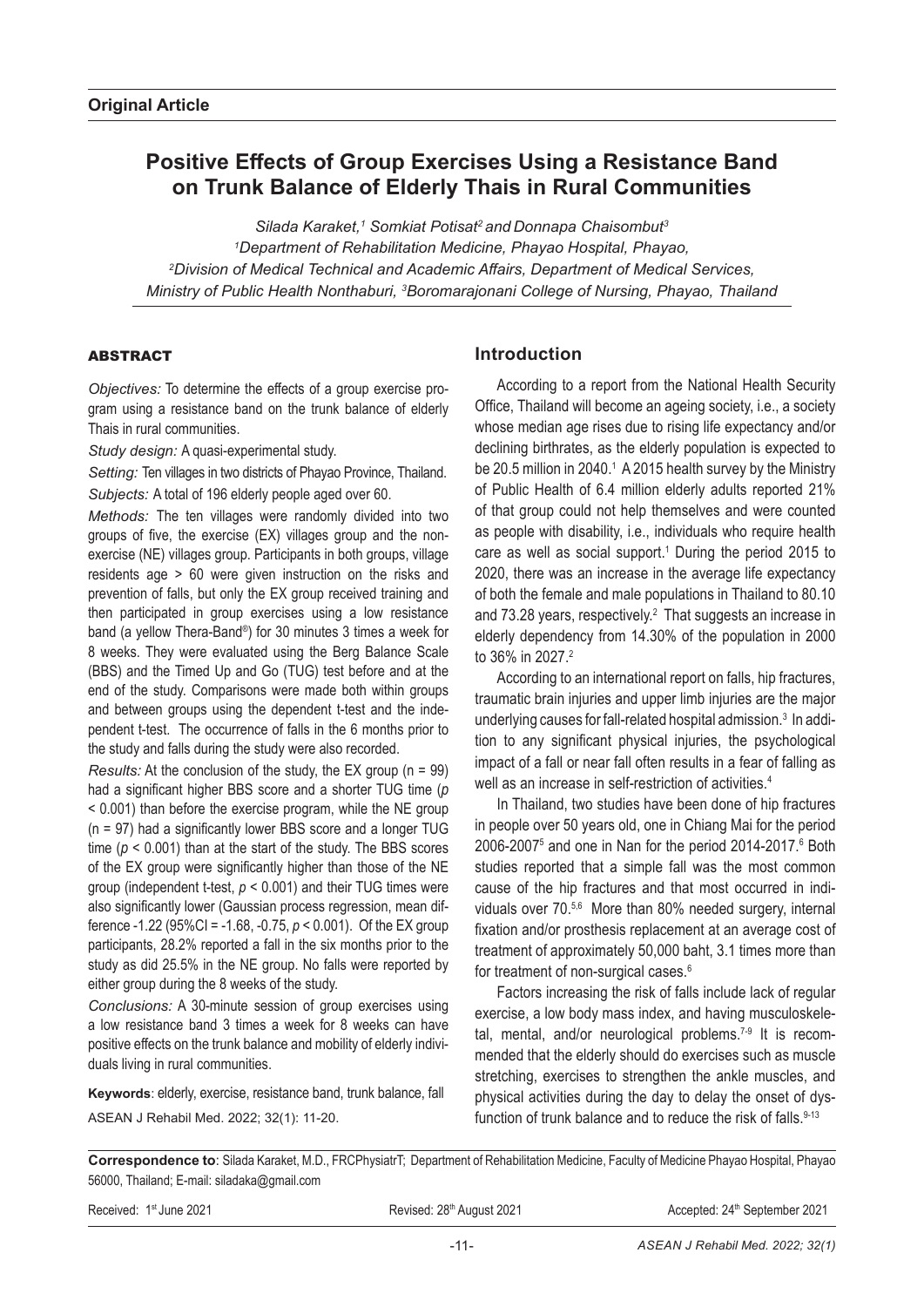There have been several studies of exercises for the elderly in Thailand. Ballroom dancing,<sup>14</sup> exercises with a long stick<sup>15</sup> and Tai Chi Chuan<sup>16</sup> have been reported to improve trunk balance and to reduce the risk of falls. Exercises with resistance bands have become more popular among all age groups, including elderly, because they are convenient to do anywhere.<sup>17</sup> There have been studies in Thailand of exercises with elastic or resistance bands. Some studies of exercises using resistance bands, e.g., Thera-Band®, have reported significant improvement in muscle strength of the upper and lower extremities<sup>18</sup> as well as balance in the elderly.<sup>19</sup> One small experiment which involved 12 weeks of exercise with an elastic band reported improvement in strength and endurance of the arm muscles and endurance of the leg muscles in older adults.20 A comparison study of a home-based exercise program comparing stationery cycle elastic bands and resistance bands reported that leg muscle strength increased in both groups. However, in that study the dropout rate was high, and the level of resistance of the band was not specified.21 A study of elderly villagers reported that individuals exercising with an elastic band improved their physical fitness, muscle strength, flexibility and cardiovascular fitness compared to others who did not exercise.<sup>22</sup>

In Thailand, village-level groups of elderly people have been formed and have received support from health-promoting hospitals, encouraging the elderly to exercise as a part of a health promotion program. In Mae Jai sub-district of Phayao Province in the north of the country, a community survey of exercises done by elderly people found that 63.7% had done exercises in the previous month, and that cycling was the preferred mode of exercise (32.2%) followed by brisk walking  $(26.7\%)$ .<sup>23</sup> The researcher, a physiatrist at the provincial hospital which is responsible not only for rehabilitation but also for disease prevention and health promotion, thought that exercises with resistance bands would be safer than cycling and might benefit a wider range of elderly people. In another study, community-based group exercise programs have been shown to have long-term adherence rates of almost 70%.<sup>24</sup> However, the above-mentioned studies have some limitations, e.g., a small number of participants, <sup>20,22</sup> high dropout rates,<sup>21</sup> not specifying the level of resistance of the bands used.<sup>21-22</sup> Additionally, some of the studies included institutionalized elderly people.19 The present study avoided those limitations by using a group exercise program that involved a specific single low resistance band, a yellow Thera-Band®, to evaluate the effects of exercise on trunk balance among the elderly living in rural areas.

### **Methods**

This quasi-experimental research study was approved by the Phayao Hospital Research Ethics Committee, (HE-60- 02-0010).

### **Participants**

The districts of Phukamyao and Muang in Phayao Province were purposively selected as the study area because of their high number of elderly people compared to others districts. Using a simple randomization, five villages from each district were selected: five were assigned to be the exercise (EX) group villages and five to be the non-exercise (NE) group villages. Residents of these villages who were at least 60 years old were invited to participate in the study. After receiving informed consent, the health records of the participants were obtained from the public health database and their physical fitness and health problems were assessed. Inclusion criteria were the ability to independently perform daily self-care activities and to be able to walk without a gait aid. Individuals who had a medical history of ischemic heart disease or heart failure, dizziness caused by low blood pressure (hypotension), uncontrolled high blood pressure, or acute arthritis/arthralgia in the upper or the lower extremities, were excluded from the study.

### **Intervention**

After screening based on the inclusion and exclusion criteria, the participants in both groups were asked about the occurrence of falls in the previous 6 months. Each group then separately attended a 2-hour health education program on risk factors for and how to prevent falls which was conducted by an internist. Participants in the NE group were advised to perform their daily physical activities as usual, whereas the participants in the EX group received a low resistance band (a yellow Thera-Band®) 1.5 m long and with a resistance of 1.3 kg with 100% elongation and 2.0 kg with 200% elongation, and were taught how to perform exercises using the resistance band.

Exercises for participants in the EX group included 5 different calisthenics for warm-up followed by 8 exercises using the resistance band (see Appendix). The exercise program was modified from a study conducted by the Department of Health, Ministry of Public Health<sup>20</sup> and was conducted by trained health personnel from health promoting hospitals, village headmen and/or leaders of village elderly groups. The duration of the exercises was 30 minutes per session, and participants were instructed to practice 3 times a week for 8 weeks, a total of 24 sessions. This regimen was based on a study that found 8 weeks of exercising with a Thera-Band® resistance band yielded gains in the Berg Balance Scale score and in the Timed Up and Go (TUG) test.<sup>21</sup> Participants who were absent for more than 3 consecutive sessions and those who were not re-assessed at the end of the study were counted as dropouts and were not included in the analysis. Participation in the EX group was monitored and individuals were reminded to join the group exercise sessions. If they were unable to join a group exercise session, they were told they should practice the exercises at home. If a resistance band became torn, a new one was provided gratis. Participants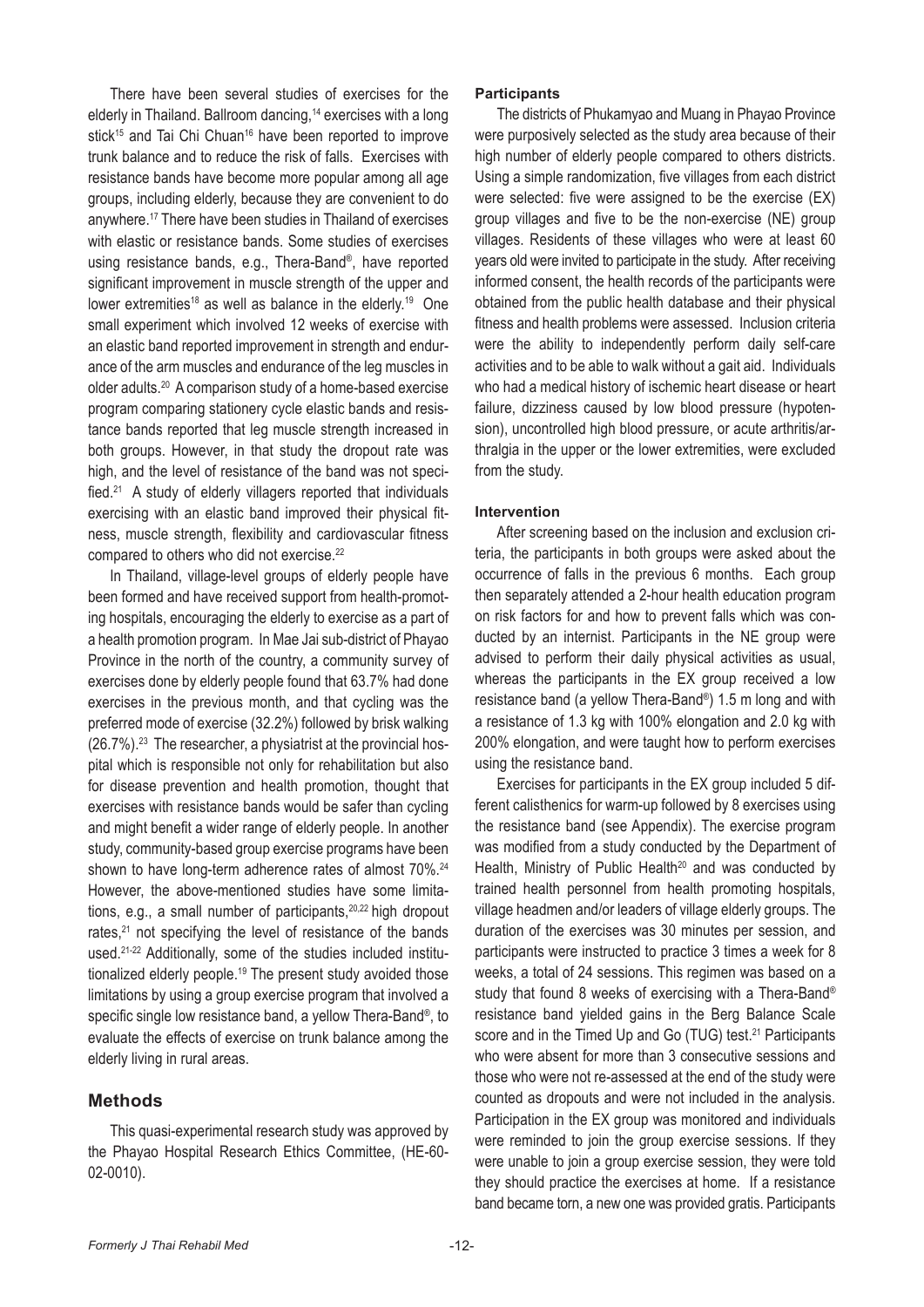in the EX group were asked to record the number and duration of exercises in a logbook provided by the study. Nurses at health promoting hospitals helped collect the logbooks for the researcher.

### **Outcome measures**

The primary outcome measure was the Berg balance ences between means of B scale (BBS), which has demonstrated adequate internal consistency reliability, inter-rater reliability, and construct validity the table used to evalu<br>. for measuring balance in community-dwelling older adults.<sup>25</sup> The secondary outcome measure was the Timed Up and Go  $\mathsf{Re}$ test (TUG).<sup>22</sup> A systematic review of TUG found it to be a valid and reliable mobility test. It is recommended in fall preven-<br>and reliable mobility test. It is recommended in fall preven-<br> $\frac{1}{2}$  villages 280 met the inclusion criteria and 20 w and reliable meaning teen interresemments of miliam proventional protection of the inclusion criteria and 20 w<br>tion guidelines, TUG is moderately associated with BBS, and a due to various reasons (Figure 1). At the start can be used in most settings.26 In this study, trained research assistants (physical therapists and occupational therapists) were responsible for the assessments. They assessed participants before and at the end of the 8-week group exercise program. In addition, the participants were asked whether any falls had occurred during the 8 weeks of the study.

### **Statistical analysis**

Descriptive statistics, including frequency, percentage, mean and standardization, were used to describe the demographic data. Chi-square and the independent t-test were used for comparing baseline data between the EX and the NE groups. The dependent t-test was used to evaluate differences between means of BBS scores and TUG times before and after intervention within groups, and the independent t-test was used to evaluate differences between the groups.

#### **Results** Non-exercise group

Of a total of 300 elderly individuals from the 10 study villages, 280 met the inclusion criteria and 20 were excluded guidelines, TOG is moderately associated with BBS, and  $\frac{d}{dx}$  due to various reasons (Figure 1). At the start of the study, 1 be used in most settings.<sup>20</sup> in this study, trained research there were 220 participants (110 in each group) all of whom intervals and accurational thermints. sistants (physical therapists and occupational therapists) voluntarily participated in a 2-hour educational program on re responsible for the assessments. They assessed parti- the risks for and means of prevention of falls. During the ants before and at the end of the 8-week group exercise study, 11 participants (10%) in the EX group failed to complete the program, 8 moved out of the study village, 3 were hospitalized for treatment of illness not related to falls, and in  $(0.98, 1)$ 



**Figure 1.** Flowchart of the study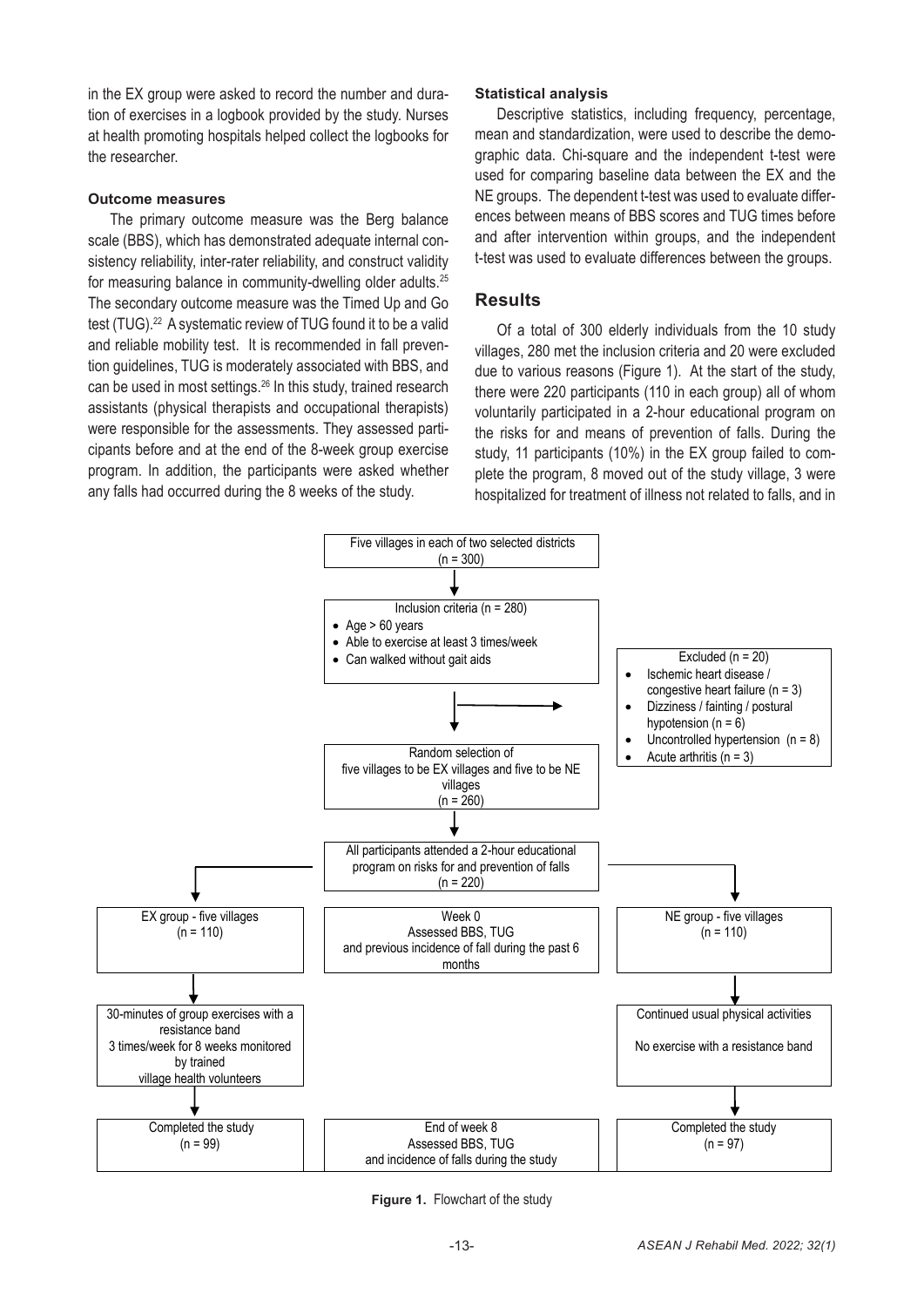**Table 1.** Socio-demographic data of participants who completed the study

|                                                 | Exercise group ( $n = 99$ ) | Non-exercise group ( $n = 97$ ) | p-value              |
|-------------------------------------------------|-----------------------------|---------------------------------|----------------------|
| Age <sup>1</sup>                                | 66.95 (5.32)                | 67.75 (5.85)                    | $0.244$ <sup>a</sup> |
| Gender (male) <sup>2</sup>                      | 36 (18.37)                  | 44 (22.45)                      | 0.20 <sup>b</sup>    |
| Body mass index (BMI) <sup>1</sup>              | 22.05 (3.25)                | 21.98 (3.61)                    | 0.86 <sup>b</sup>    |
| Marriage status (married) <sup>2</sup>          | 93 (47.45)                  | 91 (46.43)                      | 0.942 <sup>b</sup>   |
| Education level (primary or below) <sup>2</sup> | 93 (47.45)                  | 91 (46.43)                      | 0.942 <sup>b</sup>   |
| Income below $3,000$ baht/month <sup>2</sup>    | 80 (40.82)                  | 78 (39.79)                      | 0.889 <sup>b</sup>   |
| Alone more than 16 hours/day <sup>2</sup>       | 3(1.53)                     | 4(2.04)                         | 0.221 <sup>b</sup>   |

<sup>1</sup>Mean (SD), <sup>2</sup>number (%)

<sup>a</sup>Independent t-test; <sup>b</sup>chi-square test; \* *p* < 0.05

**Table 2.** Comparison of Berg Balance Scale (BBS) scores and Timed Up and Go (TUG) times of the EX and NE groups both between and within groups pre- and post-study

|                    | Exercise group (n=99)                                                 |           | Non-exercise group (n=97) |           |         |                         |
|--------------------|-----------------------------------------------------------------------|-----------|---------------------------|-----------|---------|-------------------------|
|                    | Mean                                                                  | <b>SD</b> | Mean                      | <b>SD</b> | p-value |                         |
| <b>BBS</b> score   |                                                                       |           |                           |           |         |                         |
| Pre-study          | 54.48                                                                 | 1.89      | 54.84                     | 1.57      | 1.406   | 0.161a                  |
| Post-study         | 55.30                                                                 | 1.25      | 53.28                     | 1.87      | 9.013   | $< 0.001$ <sup>a*</sup> |
|                    | t 4.663, $p < 0.001$ <sup>b*</sup> t 9.047, $p < 0.001$ <sup>b*</sup> |           |                           |           |         |                         |
| TUG time (seconds) |                                                                       |           |                           |           |         |                         |
| Pre-study          | 9.44                                                                  | 2.16      | 8.34                      | 2.01      | 3.700   | $< 0.001$ <sup>a*</sup> |
| Post-study         | 8.42                                                                  | 2.22      | 8.83                      | 2.14      | 1.331   | 0.185a                  |
|                    | t 5.113, $p < 0.001$ <sup>b*</sup> t 3.808, $p < 0.001$ <sup>b*</sup> |           |                           |           |         |                         |

a Independent t-test; <sup>b</sup> dependent t-test; \* *p* < 0.05

**Table 3.** Mean difference in TUG time post study between the exercise and non-exercise groups

|       | Mean difference   | Standard Error |         | 95%CI                  | o-value |
|-------|-------------------|----------------|---------|------------------------|---------|
| Group | nr<br>$\sim$<br>. | ng<br>J.∠J     | $-5.20$ | $-0.75$<br>.68.<br>- 1 | .0.001  |

Gaussian process regression; \* *p* < 0.05

**Table 4.** Incidence of falls in the 6 months prior to the study and during the study

|                                        | Exercise group ( $n = 110$ ) | Non-exercise group ( $n = 110$ ) |
|----------------------------------------|------------------------------|----------------------------------|
| During the 6 months prior to the study | 31(28.2)                     | 28(25.5)                         |
| During the 8 weeks of the study        | 0(0)                         | 0(0)                             |

Number (%)

the NE group 13 (11.8%) did not complete the program due to absence from the post-study re-assessment. At the end of the study, there were 87 participants in the EX group (87.9%) who had attended all 24 sessions and 12 participants (12.1%) who had missed only one session. The baseline socio-demographics of the two groups are shown in Table 1.

The pre-study BBS scores were not significantly different between the two groups, but the post-study score of the EX group was significantly higher than that group's pre-study score (*p* < 0.001) and significantly higher than the NE group (*p* < 0.001) (Table 2). Regarding the TUG time, there was no statistically significant difference between the two groups post study; however, the NE group had a significantly shorter pre-study average time than the EX group (*p* < 0.001) (Table 2). Gaussian process regression was applied to adjust for the difference in TUG times at the beginning point before testing the effect of intervention on TUG time. The TUG time of the EX group was significantly shorter than NE group at post study with a mean deference of -1.22 (95%CI = -1.68, -0.75, *p* < 0.001) (Table 3).

The overall incidence of falls during the 6 months period immediately prior to the study was 26.8%: 28.2% in the EX group and 25.5% in the NE group. Neither group reported falls during the study (Table 4). Sixteen participants received a replacement resistance band when their original band became torn due to practicing the exercises on a rough surface.

### **Discussion**

The study found that after the healthy elderly had practiced the group exercises using a low resistance exercise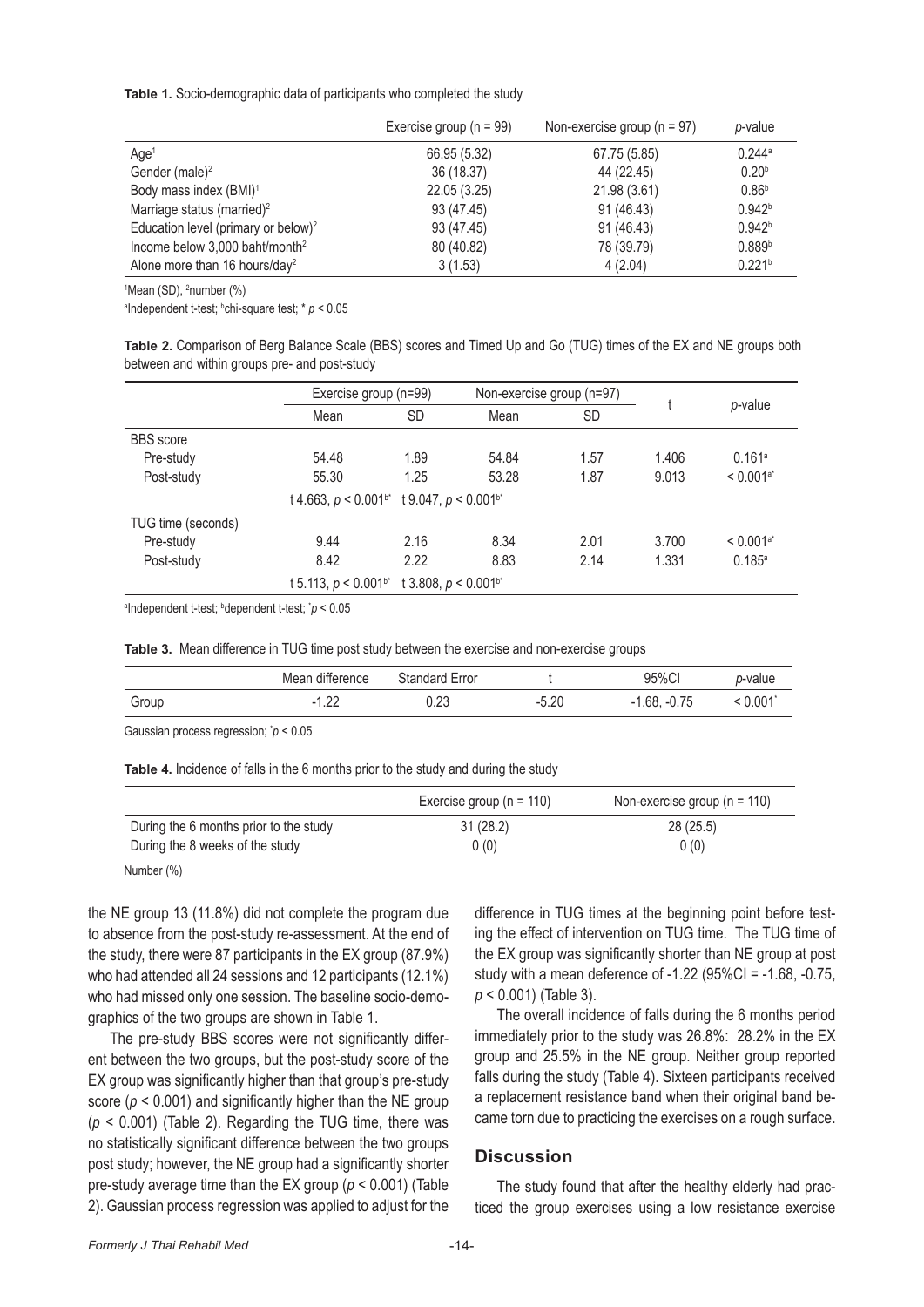band for approximately 30 minutes 3 times per weeks for 8 weeks, trunk balance improved as shown by the EX group's significantly higher BBS scores and shorter TUG times at the end of the study compared to the negative results in the NE group (lower BBS scores and longer TUG times at the end of the study). The findings of the EX group are in line with previous studies that reported exercises with a resistance band improved the balance of elderly adults.<sup>20,21</sup>

In this study, the initial mean BBS scores of both groups were close to the maximum score of 56. The average BBS scores in the NE group declined about 1.5 points, from 54.84 to 53.28 at the end of the study, but the EX group increased about 1 point, from 54.48 to 55.30. The value of recommending such exercises for 8 weeks for a gain of only 1 point may not be immediately obvious. However, according to a study by Shumway-Cook et al.,<sup>27</sup> a 1-point increase in BBS score was found to lead to a reduction in the probability of falling, i.e., in the BBS score range of 54 to 46, a 1-point decline is associated with a 6% to 8% increase in fall risk, while in the range of 56 to 54, the same 1-point reduction is associated with a 3% to 4% increase in fall risk.<sup>27</sup>

In addition to BBS, this study also assessed TUG time. The average pre-study TUG times of both groups were less than 10 which is normal for healthy older adults based on the manual of evaluation and screening older adults published by the Department of Medical Service, Ministry of Public Health.<sup>28</sup> At the end of this study, the average TUG time was shorter in the EX group but longer in the NE group, with a mean difference of 1.22 seconds which was statistically significant (Table 3).

How does a program of exercises with a low resistance exercise band improve trunk balance? As shown in the appendix, all the exercises focus on isometric and isotonic contraction of muscles of the upper extremities. While distal muscles act as agonists and antagonists, the proximal muscles, such as trapezius and latissimus dorsi which are superficial muscles of the back, act as stabilizers. In addition, when exercising the upper extremities, especially bilateral shoulder extension and unilateral horizontal shoulder extension in a standing position, core trunk muscles are indirectly activated.29

Previous studies of exercises with resistance/elastic bands have demonstrated increased strength of upper and lower extremities.19-20 This study, however, did not measure participants' muscle strength, so it cannot be concluded that the observed improvements in trunk balance were due to an increase in muscle strength. A low resistance band such as the one used in this study is suitable for elderly individuals. The exercise program in this study was not designed to increase loads over the duration of the study. For strengthening exercises, bands with higher resistance are recommended.

Exercise programs using resistance bands can help the elderly to improve their balance over a period of from 5 to 12 weeks.<sup>19-21</sup> This study's results are comparable to a previous study of an 8-week exercise program with resistance bands, <sup>21</sup> including positive effects on trunk balance. In that study, $21$  it was not mentioned whether a low, medium or high resistance band was used. In a comparison between a resistance band and a cycle with elastic resistance bands, both were found to result in significant improvement in both BBS and 8-foot TUG results.21 In this study, the NE group had an increase in TUG time and a decline in BBS score, suggesting an increase in fall risk.<sup>27</sup> This result would indicate that elderly individuals should exercise regularly to maintain good balance.

Although this study found positive effects on the trunk, that only demonstrates that the exercises program was safe during the period of the study as no EX group participants reported falls. Data on the incidence of falls after the end of the exercise program, which could have permitted evaluation of the reduction in the incidence of falls over a longer period, was not recorded. The 26.8% of the participants in this study who reported falls during the 6 months prior to the study is similar to the 27% reported in a study of falls and balance in the elderly which included regular exercises conducted in Khon Kaen province, Thailand. The Khon Kaen study reported the causes of falls as follows: inappropriate environment (42.9%), inappropriate shoes (14.3%), alcohol drinking  $(14.3\%)$  and fast movement  $(8.6\%).$ <sup>30</sup>

Compared with other studies using different modes of exercise, e.g., walking on a treadmill with partial body weigh support,31 exercise programs using a resistance band are cost-effective. Resistance bands cost about 160 baht per piece, much less than a dumbbell or weight training equipment. A resistance band can be easily carried anywhere, and exercises with a band can be done even in a small area, unlike dancing exercises<sup>14</sup> and exercises with a long stick<sup>15</sup> which need a larger space (and perhaps more training). The resistance band does have one disadvantage: it is not durable when used on a rough surface, as reported by the participants in this study. It should, therefore, be used on a smooth surface or else a resistance band made of a different material must be selected. A Thai-style braided rubber rope is cheaper than most resistance bands, but the level of resistance of the rope is inconsistent, depending on the number of rubber bands used in each loop.<sup>32</sup>

In planning this study, the researcher reduced selection bias by using simple randomization when selecting villages and by increasing the sample size by purposively recruiting from two districts with a high percentage of elderly people. Design bias was reduced by having participants from the same village all be in the same group, either EX or NE. The participant drop-out rate was reduced by having the group exercises conducted and monitored by trained local health personnel and village leaders.

This study had some limitations: there was no sample size calculation, no data on participants' physical activities (other than the exercise program), no sub-group analysis of participants who reported falls during the 6 months prior to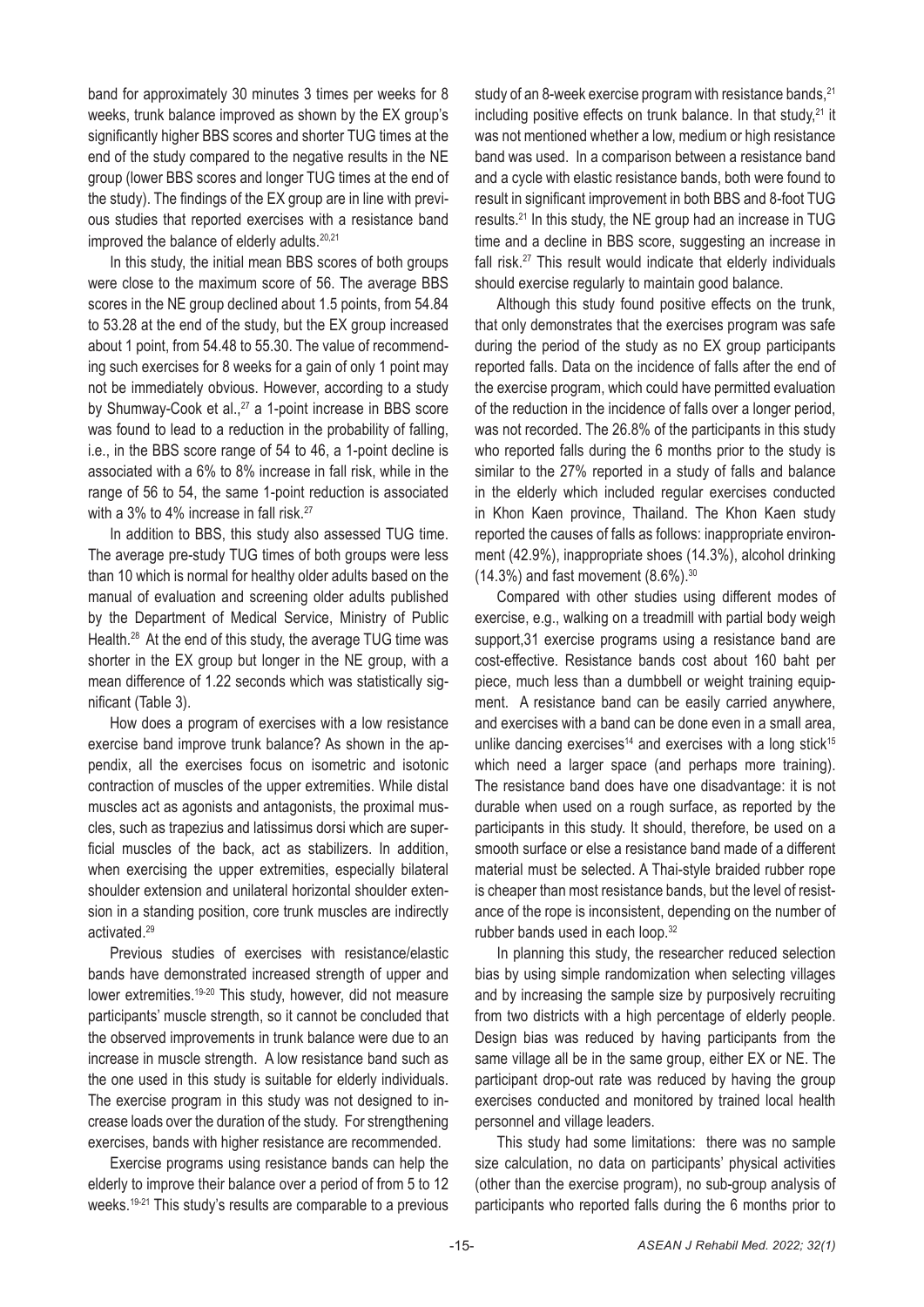the study, and no long-term follow-up study to determine if the incidence of falls declined. A well-planned prospective cohort study is needed to determine if an exercise program using a low resistance band can significantly reduce the incidence of falls in the elderly and whether using a higher resistance band or increasing the level of resistance over time would result in better muscle strength and trunk balance.

# **Conclusions**

A group exercise program consisting of 5 calisthenics for warm-up and 8 exercises using a low resistance band such as a yellow TheraBand® for 3 sessions per week for 8 weeks can increase BBS scores and shorten TUG times, thus indicating improvement in trunk balance and mobility of functionally independent elderly persons in rural communities. It is noteworthy that having the group exercises facilitated and monitored by trained health village volunteers and health personnel from a health promoting hospital in this study helped achieve a high level of adherence to the program. In the group of individuals who did not participate in the 8-week exercise program, there was a decline in trunk balance although factors related to that decline were not immediately apparent. A group exercise program using a low resistance band is a safe option to help elderly individuals in rural communities maintain or improve their trunk balance and potentially reduce their risk of falls.

# **Disclosure**

The researcher received no compensation from the Thera-Band® Company.

# **Acknowledgements**

I would like to extend thanks the Phayao Hospital Management for providing a grant for this research, to the staff at the Department of Rehabilitation Medicine, Phayao Hospital who, working as research assistants, performed the assessments, and to the hospital staff of the Phu Kam Yao Health Promoting Hospital for their assisting in data collection.

# **References**

- 1. National Health Security Office [Internet]. Thailand: Worasan Kaomai. 2015 [cited 2017 Jul 26]. Available from: http://ulib.bcnsk. ac.th/.
- 2. Office of the National Economic and Social Development Board [Internet]. Thailand. Social Statistic. 2015 [cited 2017 Jul 29]. Available from: http://www.nesdb.go.th/more\_news.php?cid=75.
- 3. World Health Organization. A global report on falls prevention epidemiology of falls. Geneva: World Health Organization. 2007.
- 4. Fuller GF. Falls in the elderly. Am Fam Physician. 2000;61:2159- 68, 2173-4.
- 5. Chariyalertsak S, Rajatanavin R, Chiengthong K, Suriyawongpaisal P, Woratanarat P. Incidence of hip fracture in Chiang Mai, Thailand. J Clin Densitom. 2013;16:347-52.
- 6. Sucharitpongpan W, Daraphongsataporn N, Saloa S, Philawuth

N, Chonyuen P, Sriruanthong K, et al. Epidemiology of fragility hip fractures in Nan, Thailand. Osteoporos Sarcopenia. 2019;5:19-22.

- 7. Huang HC, Gau ML, Lin WC, George K. Assessing risk of falling in older adults. Public Health Nurs. 2003; 20:399-411.
- 8. Krishnaswamy B, Gnanasambandam U. Falls in older people. National/regional review, India. [cited 2017 Aug 2]. Available from: http://www.who.int/ageing/projects/SEARO.pdf.
- 9. Resnick B, Junlapeeya P. Falls in a community of older adults: findings and implications for practice. Appl Nurs Res. 2004;17:81-91.
- 10. Muehlbauer T, Roth R, Bopp M, Granacher U. An exercise sequence for progression in balance training. J Strength Cond Res. 2012;26:568-74.
- 11. Chiacchiero M, Dresely B, Silva U, DeLosReyes R, Vorik B. The relationship between range of movement, flexibility, and balance in the elderly. Topics in Geriatric Rehabilitation. 2010;26:148-55.
- 12. Holland GJ, Tanaka K, Shigematsu R, Nakagaichi M. Flexibility and physical functions of older adults: a review. J Aging Phys Act. 2002;10:169-206.
- 13. Bok S-K, Lee TH, Lee SS. The effects of changes of ankle strength and range of motion according to aging on balance. Ann Rehabil Med. 2013;37:10-6.
- 14. Soontorntai P, Phakdepiboon T, Sanjaroensuttikul N, Sinithanon R. Efficacy of beguine dance on balance in elderly Thais with a history of fall. J Thai Rehabil Med. 2016;26:61-66.
- 15. Janmookda V, Dajpratham P. The effect of the modified Boonmee long stick exercise on balance, flexibility and strength in the elderly. J Thai Rehabil Med. 2008;18:59-64.
- 16. Kumkate B, Wongpat P, Sanjaroensuttikul N. Effect of Tai Chi Chun exercise on balance in Thai elderly people. J Thai Rehabil Med. 2007;17:73-8.
- 17. Marturana A. A total-body resistance band workout you can do anywhere [Internet]. United States: The versatile tool will be your new favorite workout buddy. 2018 [cited 2017 Sep 30]. Available from: https://www.self.com/gallery/total-body-resistance-bandworkout.
- 18. Pourtaghi F, Moghadam ZE, Ramazani M, Vashani HB, Mohajer S. Effect of resistance training using thera-band on muscular strength and quality of life among the elderly. Evid Based Care J. 2017;7:7-16.
- 19. Ribeiro F, Teixeira F, Brochado G, Oliveira J. Impact of low cost strength training of dorsi- and plantar flexors on balance and functional mobility in institutionalized elderly people. Geriatr Gerontol Int. 2009;9:75-80.
- 20. Loampan T, Rachnavy H. Muscle strength and endurance after elastic band training in older adults. J Baromarajonani Coll Nusing Nakhonratchasima. 2019;25:148-67.
- 21. Asawakosinchai S, Sangpetch J, Rangsai W. Effects of health promotion with elastic band exercise on static balance and functional mobility in elderly people. J Prapokklao Hosp Clin Med Educat Center. 2011;28:110-24.
- 22. Petchalalai C, Udompanich S. Effect of elastic band exercise program on physical performance in Thai elderly. KKU J Public Health Res. 2019; 12:53- 61.
- 23. Bunthan W, Faiklue P, Rasmejam P, Choowattanapakorn T, Deethai S, Tipwong A. Exercise condition of older people dwellingcommunity in the Northern. Hum Soc Sci Arts. 2019;12:2146-59.
- 24. Farrance C, Tsofliou F, Clark C. Adherence to community based group exercise interventions for older people: a mixed-methods systemic review. Preventive Med. 2016;87155-166
- 25. Wang C-Y, Hsieh C-L, Olson SL, Wang C-H, Sheu C-F, Liang C-C. Psychometric properties of the Berg Balance Scale in a commu-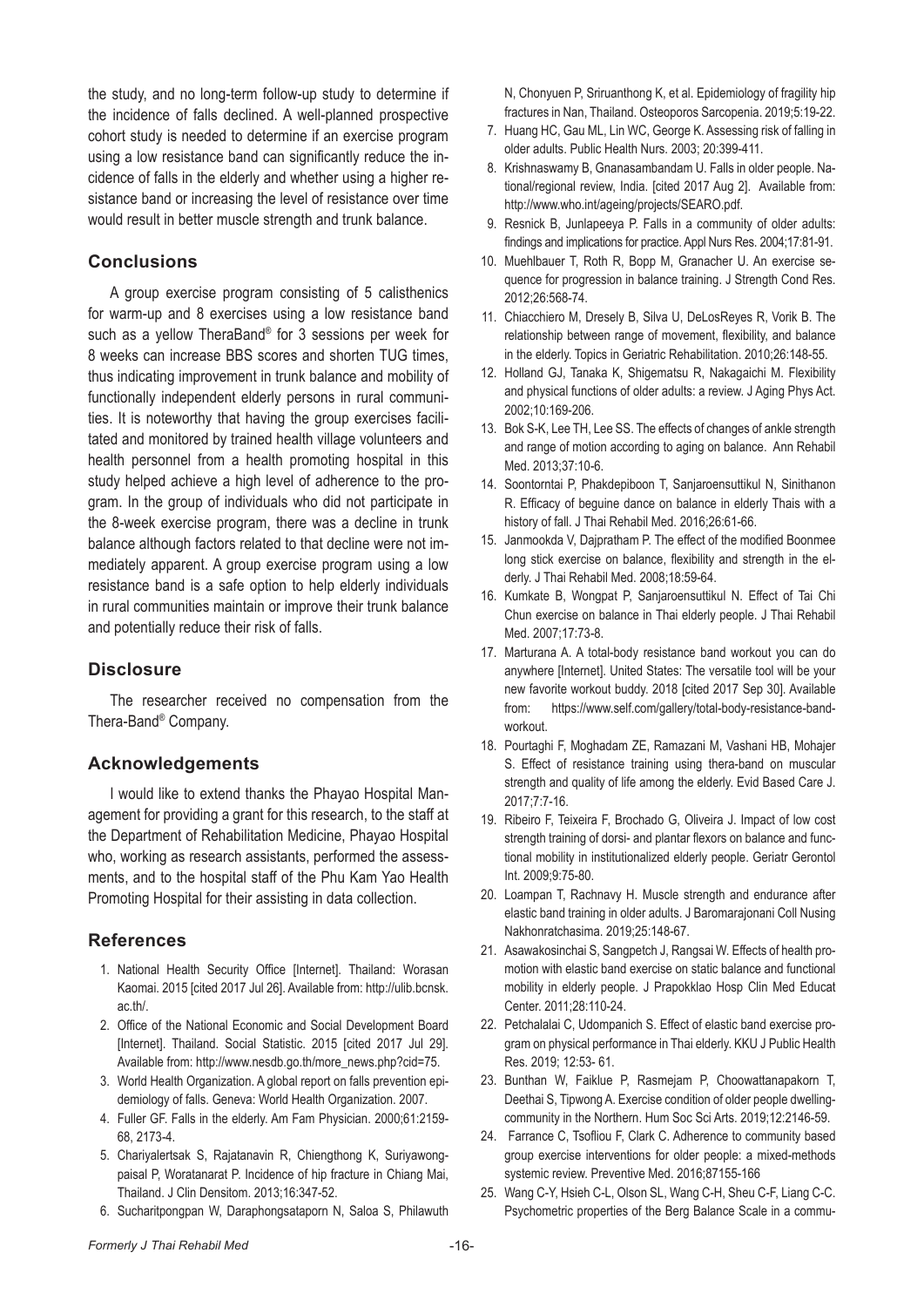nity-dwelling elderly resident population in Taiwan. J Formos Med Assoc. 2006;105:992-1000.

- 26. Rydwik E, Bergland A, Forséén L, Fräändin K. Psychometric properties of timed up and go in elderly people: a systematic review. Phys Occup Ther in Geriatr. 2011;29, 102-5.
- 27. Shumway-Cook A, Baldwin M, Polissar NL, Gruber W. Predicting the probability for falls in community-dwelling older adults. Phys Ther. 1997;77:812–9.
- 28. Department of Medical Service, Ministry of Public Health. Manual of evaluation and screening older adults. Bangkok: War Veterans Organization Office of Printing Mill, 2015.
- 29. Tarnanen SP, Ylinen JJ, Siekkinen KM, Mälkiä EA, Kautiainen HJ, Häkkinen AH. Effect of isometric upper-extremity exercises on the activation of core stabilizing muscles. Arch Phys Med Rehabil 2008;89:513-21.
- 30. Thaweewannakij T, Amatachaya S, Peungsuwan P, Mato L. Balance, fall and quality of life in active and inactive elderly. J Med Tech Phy Ther. 2010;22:271-9.
- 31. Simadamrong P, Wongphaet P. Effects of multidirectional and variable-speed body weight supported treadmill training on balance rehabilitation for fall prevention among community-dwelling elderly persons. ASEAN J Rehabil Med. 2019;29:45-50.
- 32. Aramrussameekul W, Changsirikunchai S. Effects of home-based exercise program using Thai–style braided rubber rope on blood pressure, muscle strength and quality of life in patients on continuous ambulatory peritoneal dialysis. ASEAN J Rehabil Med. 2019;29:81-4.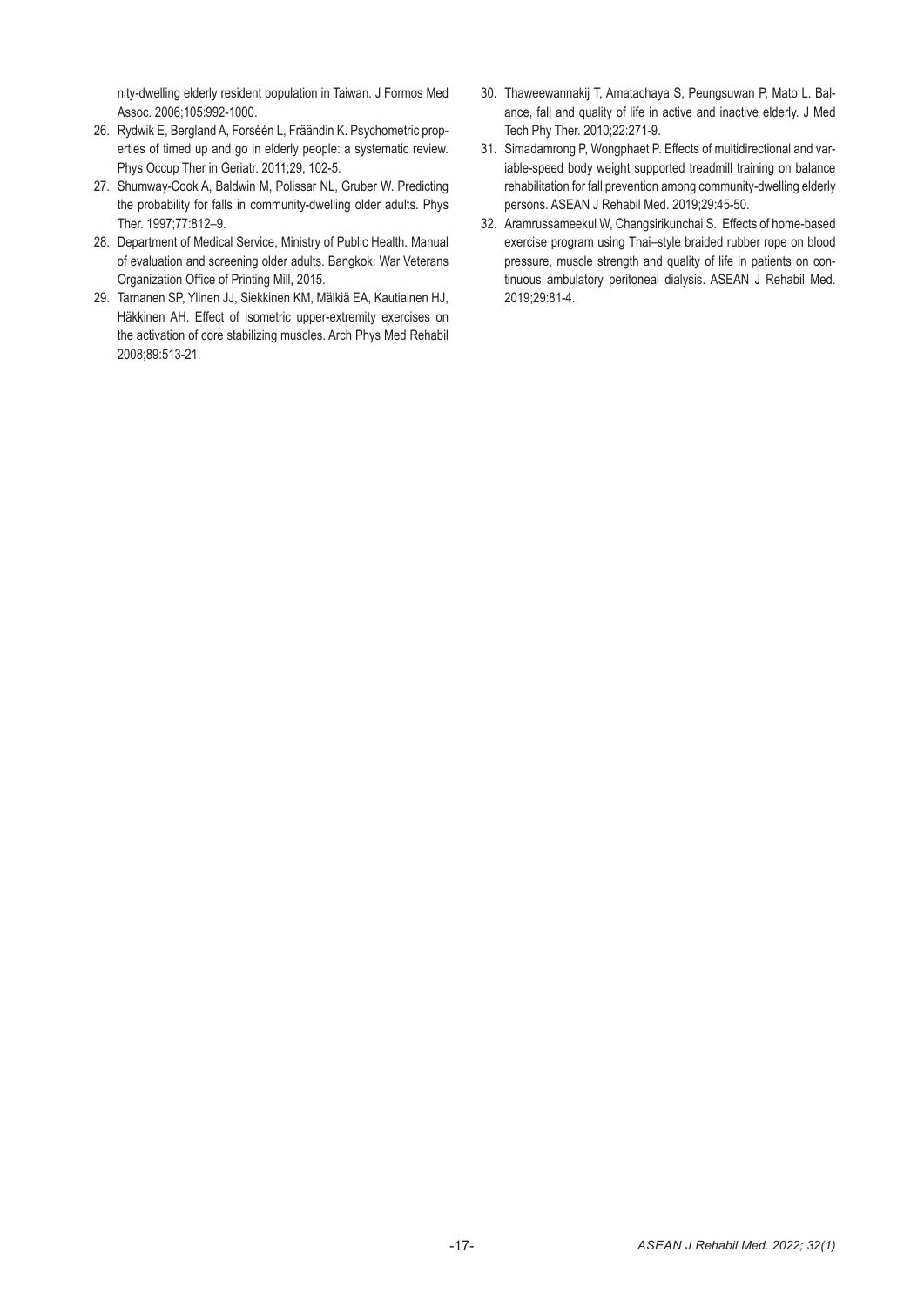# **Appendix: Exercise program for improving trunk balance and prevention of falls Instruction:**

#### **Instruction:**   $\frac{1}{2}$  starting position is starting upright with feet apart as wide as  $\frac{1}{2}$  such as the shoulders and looking and looking as the shoulders and looking as the shoulders and looking as the shoulders and looking and

The starting position is standing upright with feet apart as wide as the shoulders and looking straight ahead. Start from Part A, 5 simple calisthenics exercises to warm up your body. Start from Part A, 5 simple calisthenics exercises to warm up your body.

Then, do Part B, 8 exercises with a resistance band. Then, do Part B, 8 exercises with a resistance band.

Repeat regularly, at least 3 days per week. Repeat regularly, at least 3 days per week.

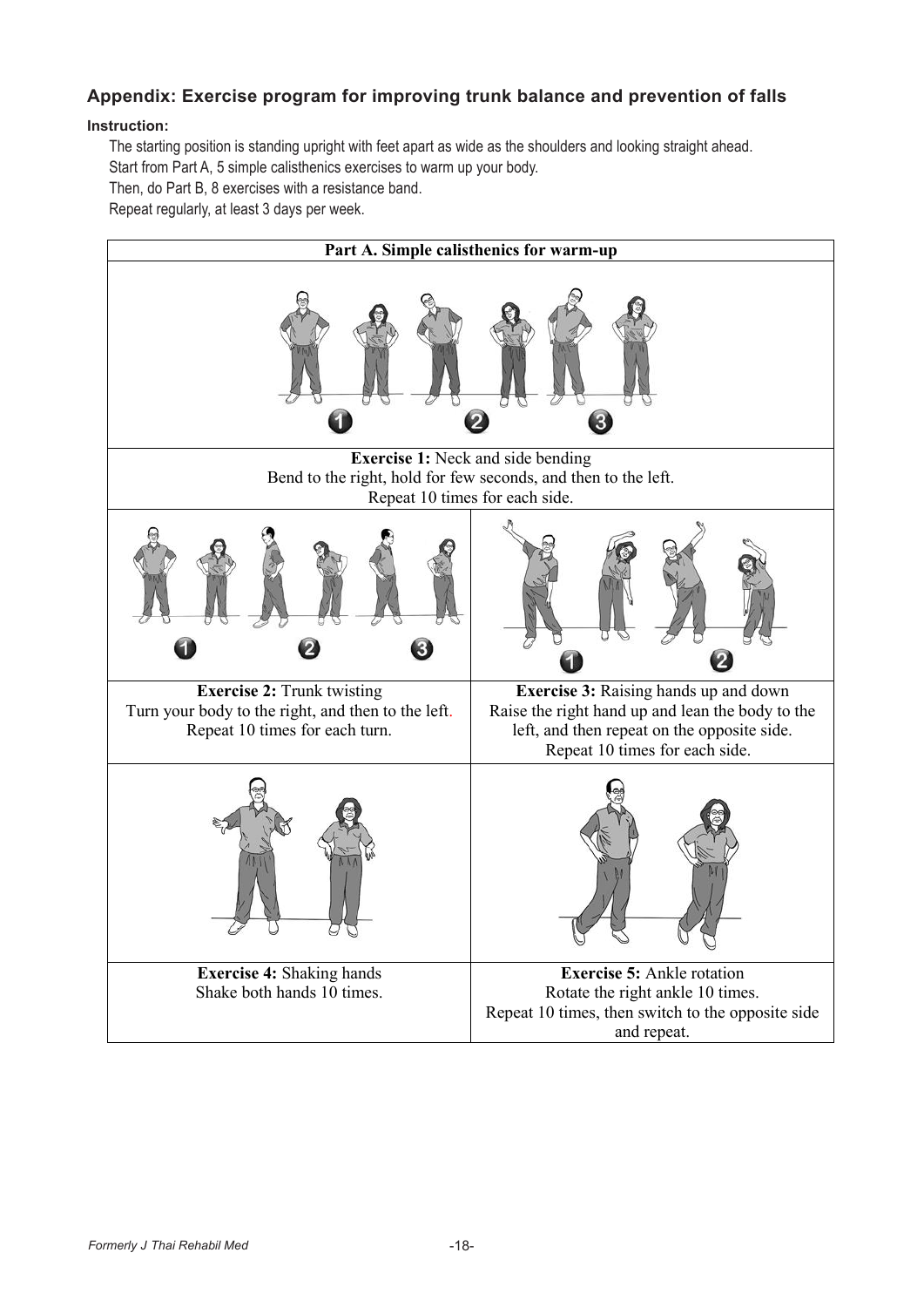